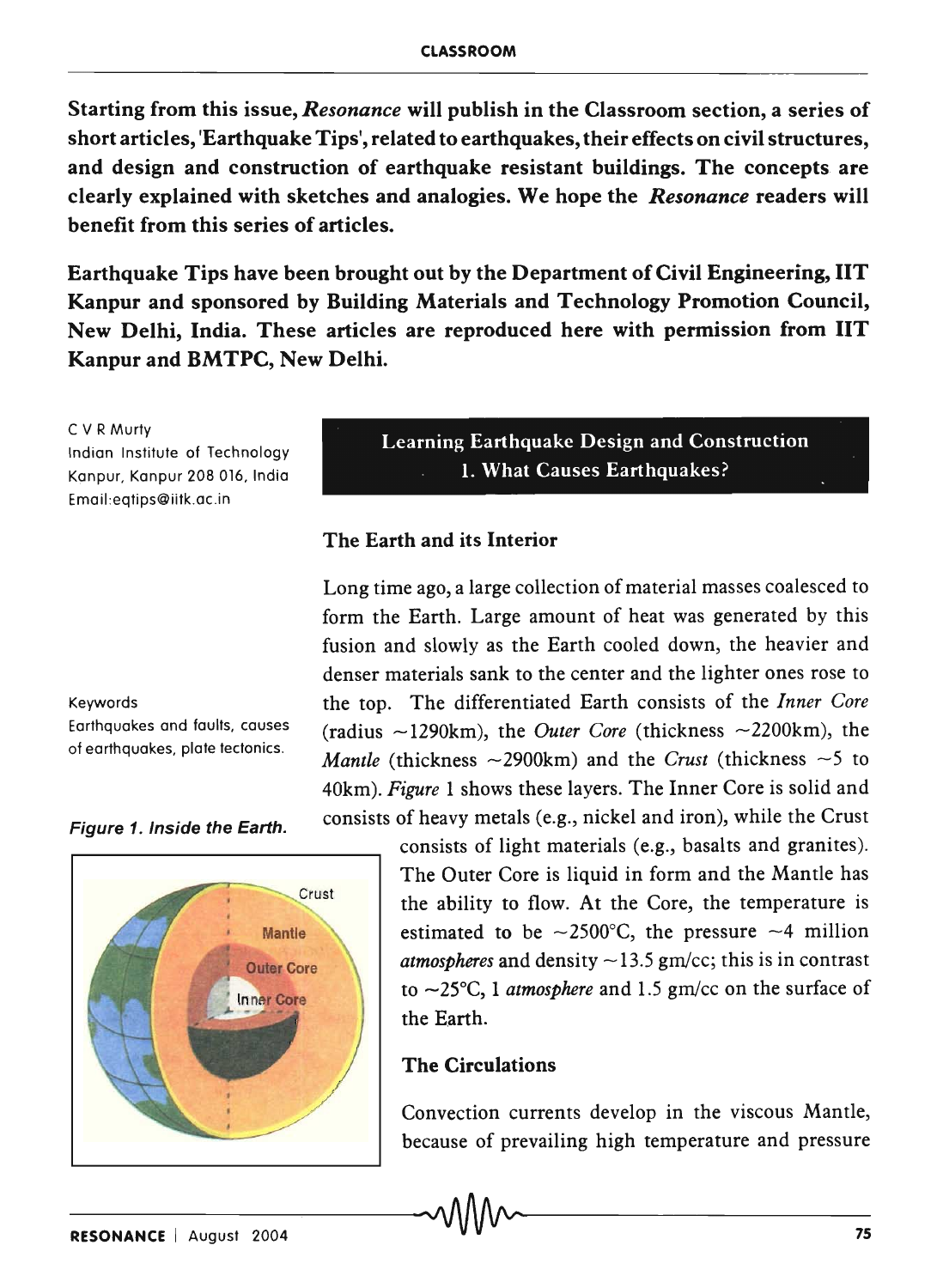

gradients between the Crust and the Core, like the convective flow of water when heated in a beaker *(Figure* 2). The energy for the above circulations is derived from the heat produced from the incessant decay of radioactive elements in the rocks throughout the Earth's interior. These convection currents result in a *circulation* of the earth's mass; hot molten lava comes out and the cold rock mass goes into the Earth. The mass absorbed eventually melts under high temperature and pressure and becomes a part of the Mantle, only to come out again from another location,

Figure 2. Local convective someday. Many such local circulations are taking place at different currents in the mantle. regions underneath the Earth's surface, leading to different portions of the Earth undergoing different directions of movements along the surface.

# Plate Tectonics

The convective flows of Mantle material cause the Crust and some portion of the Mantle, to slide on the hot molten outer core. This sliding of Earth's mass takes place in pieces called *Tectonic Plates.* The surface of the Earth consists of seven major tectonic plates and many smaller ones *(Figure* 3). These plates move in different directions and at different speeds from those of the neighbouring ones. Sometimes, the plate in the front is slower; then, the plate behind it comes and collides (and *mountains*  are formed). On the other hand, sometimes two plates move away from one another (and *rifts* are created). In another case, two plates move side-by-side, along the same direction or in



Figure 3. Major tectonic plates on the Earth's surface.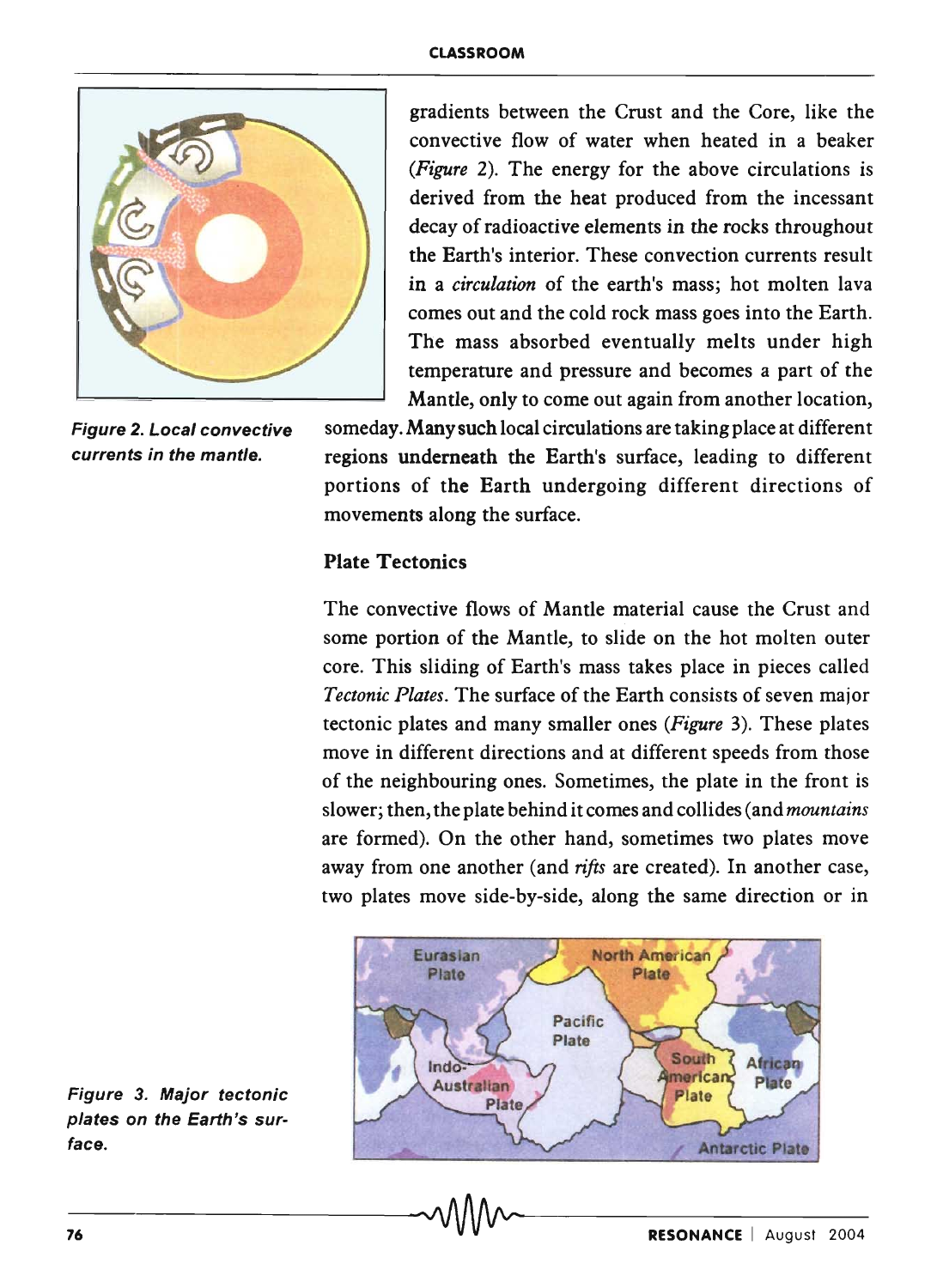opposite directions. These three types of inter-plate interactions are the convergent, divergent and transform boundaries *(Figure* 4), respectively. The convergent boundary has a peculiarity (like at the Himalayas) that sometimes neither of the colliding plates wants to sink. The relative movement of these plate boundaries varies across the Earth; on an average, it is of the order of a couple to tens of *centimeters per year.* 



The Earthquake

Figure 4. Types of interplate boundaries.

Rocks are made of elastic material, and so elastic strain energy is stored in them during the deformations that occur due to the gigantic tectonic plate actions that occur in the Earth. But, the material contained in rocks is also very brittle. Thus, when the rocks along a weak region in the Earth's Crust reach their strength, a sudden movement takes place there *(Figure* 5); opposite sides of the *fault* (a crack in the rocks where movement has taken place) suddenly *slip* and release the large elastic strain energy stored in the interface rocks. For example, the energy released during the 2001 Bhuj (India) earthquake is about 400 times (or more) that released by the 1945 *Atom Bomb* dropped on Hiroshima!!

The sudden slip at the fault causes *the earthquake ....* a violent shaking of the Earth when large elastic strain energy released spreads out through seismic waves that travel through the body and along the surface of the Earth. And, after the earthquake is over, the process of strain build-up at this modified interface between the rocks starts all over again *(Figure* 6). Earth